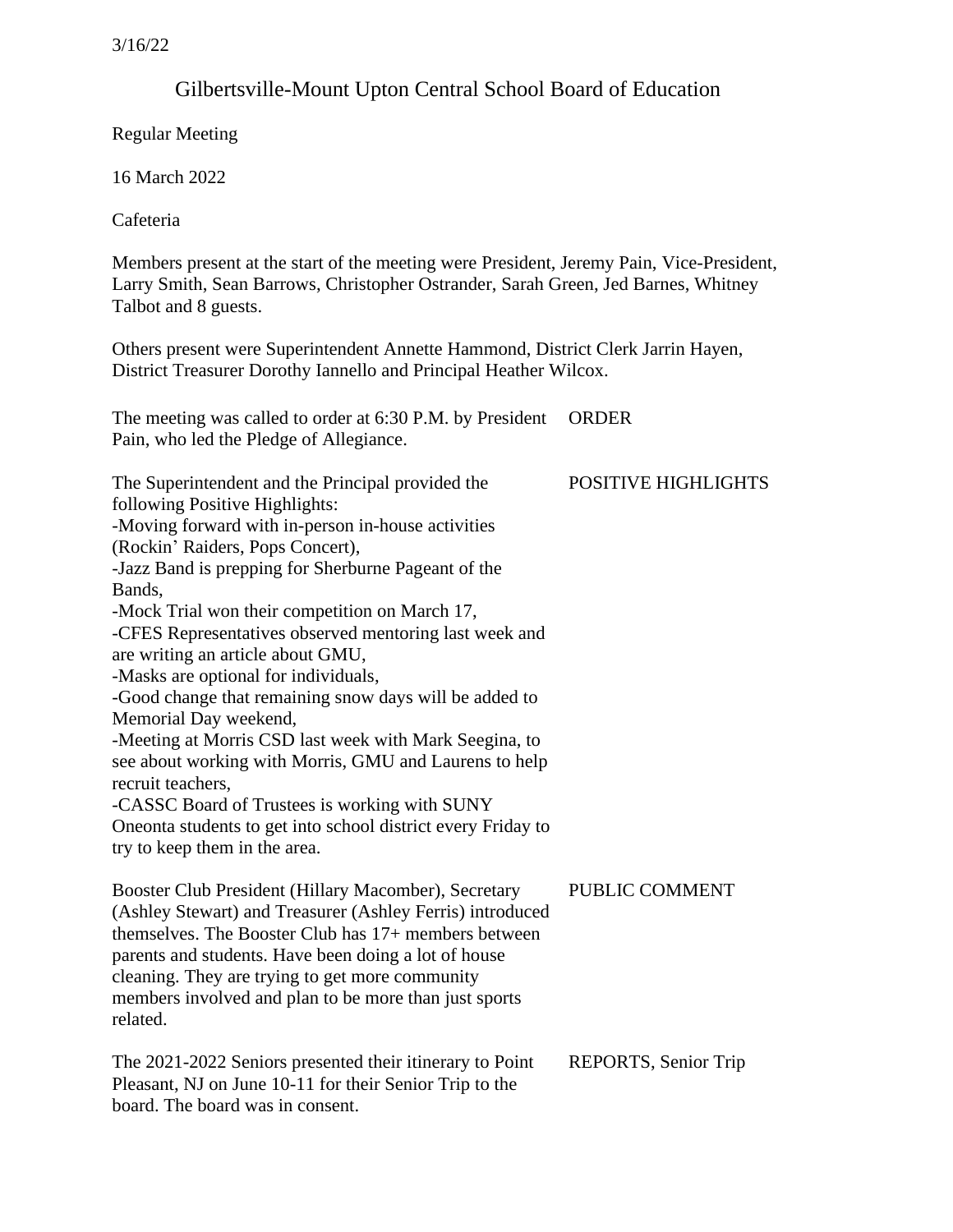Mark Seigers, GMU STEAM Teacher reported on a STEAM Independent Study Course Proposal. The course would be scheduled around student's schedules and .5 credits. The course is open to students who have taken Advance STEAM but will be open to others on a case-bycase basis.

Superintendent Annette Hammond and District Treasurer Dorothy Iannello reviewed current numbers for the 2022- 2023 budget with the board.

District Treasurer Dorothy Iannello reported to the board on the Independent Auditor Bid Proposal.

The board received information on the following: -SAVE THE DATE: Chenango County School Board Annual Dinner on Thursday, April 28 at the Canasawacta Country Club -Athletic Task Force Share-Out-Annette Hammond, Superintendent: Next meeting is March 17 at GMU. Looked at responses from Survey last week and will send a letter to community members of GMU and UV in response to some questions/concerns. The Task Force will continue to discuss but right now it's looking like merging modified only. -Instructional Calendar-Annette Hammond, Superintendent -Playground Update-Alan Digsby, Maintenance Supervisor: Installed in 1994, 27+ years old. Maintenance checks once a year for loose hardware and to see if need to order parts. Slide, woodchips and swing seats have been replaced recently. Aides out for recess check regularly and notify maintenance if notice anything. BOCES Health & Safety Inspector coming March 17 to inspect. Looking into a potential Capital Project to replace.

| The board discussed the following:                                                                                                                                       | <b>BOARD DISCUSSION</b> |
|--------------------------------------------------------------------------------------------------------------------------------------------------------------------------|-------------------------|
| -Candidate Nomination for DCMO BOCES Board of                                                                                                                            |                         |
| Education: No nomination                                                                                                                                                 |                         |
| -GMUTA MOA: Typical in schools due to substitute                                                                                                                         |                         |
| shortage.                                                                                                                                                                |                         |
| -Board meeting Start Time: The board was in consent with<br>meetings starting at 6:00pm instead of 6:30pm.                                                               |                         |
| Minutes from the 16 February 2022 regular meeting were<br>unanimously approved on a motion by Talbot, seconded<br>by Barrows. For the motion seven, opposed none. Motion | <b>MINUTES</b>          |
| carried.                                                                                                                                                                 |                         |

REPORTS, STEAM Independent Study: Course Proposal

REPORTS, Budget Presentation

REPORTS, Independent Auditor Bid Proposal

INFO FOR MEMBERS

The proposed 16 March 2021 Regular Consent Agenda AGENDA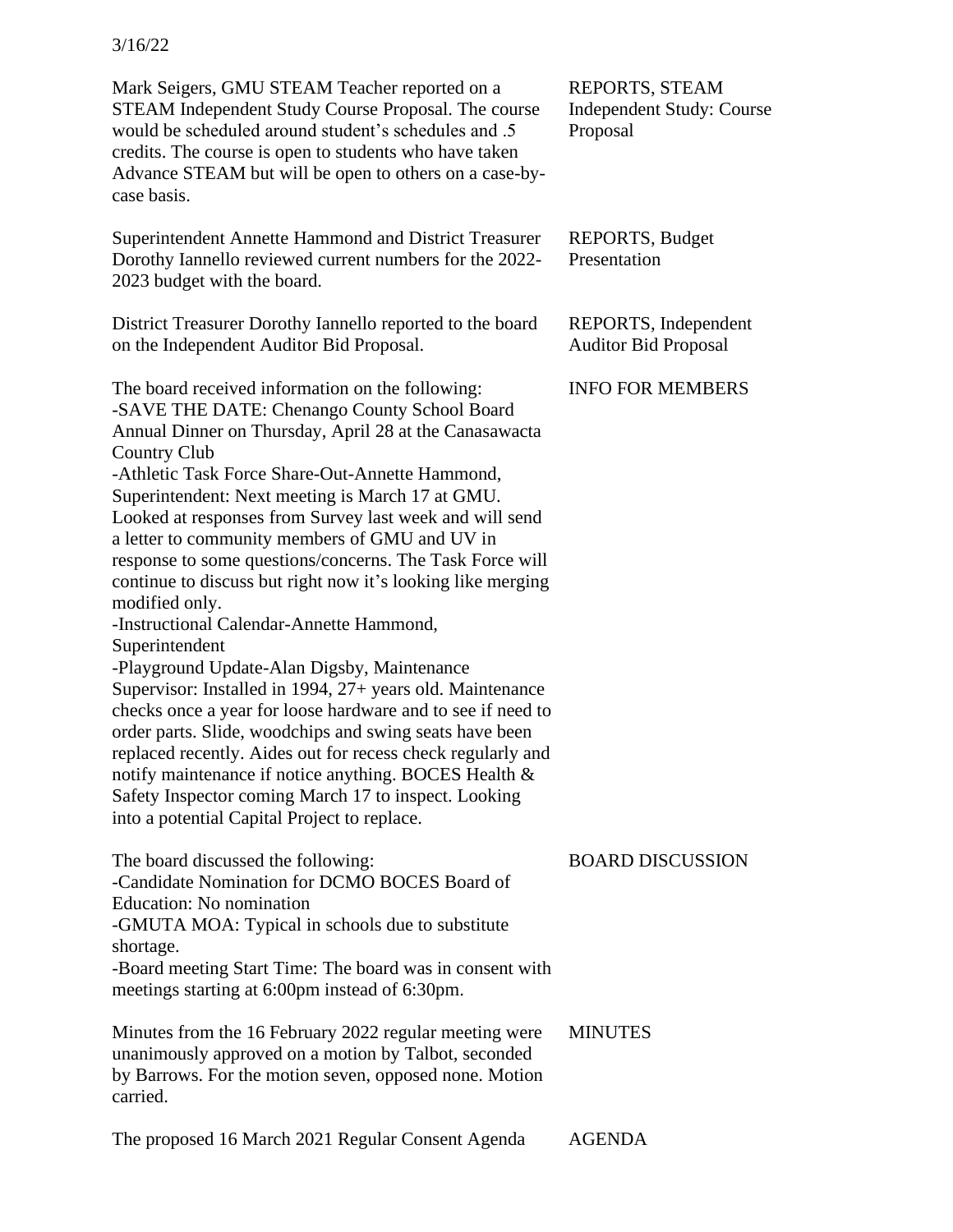was unanimously adopted as amended on a motion by Barrows, seconded by Ostrander. For the motion seven, opposed none. Motion carried.

Board Member Barnes made the motion, seconded by Board Member Talbot, RESOLVED: Upon the recommendation of the Superintendent of Schools, to accept/approve the 16 March 2022 CSE/CPSE Consent Agenda. The meeting dates include 15, 18, 22 & 23 February 2022 & 2 March 2022. For the motion seven, opposed none. Motion carried.

Board Member Barrows made the motion, seconded by Board Member Talbot, RESOLVED: Upon the recommendation of the Superintendent of Schools, to accept/approve the 16 March 2022, Financial Consent Agenda. For the motion seven, opposed none. Motion carried.

### **Financial Reports**

To accept the financial reports for February 2022.

### **Amend IRS Mileage Reimbursement Rate**

To amend the IRS Mileage Reimbursement rate from .57.5 (amended on February 16, 2022) to .58.5 per mile, effective January 1, 2022.

#### **Installment Purchase Agreement**

To approve the Installment Purchase Agreement (IPA) for Technology Equipment for the Network Support Service from the Broome-Tioga BOCES from 7/1/22-6/30/25.

#### **Unit Cost Methodology**

To approve the 2022-2023 Unit Cost Methodology for DCMO BOCES Shared Services as indicated in the DCMO BOCES Services Guide.

Board Member Smith made the motion, seconded by Board Member Talbot, RESOLVED: Upon the recommendation of the Superintendent of Schools, to accept/approve the 16 March 2022, Personnel Consent Agenda. For the motion seven, opposed none. Motion carried.

### **Election Officials**

Section 1. The following residents of the Gilbertsville-Mount Upton Central School District, qualified to vote in the school elections, are appointed to conduct the election of the Annual District Meeting/Vote to be held on 17 May 2022.

CSE/CPSE CONSENT AGENDA

FINANCIAL CONSENT AGENDA

PERSONNEL CONSENT AGENDA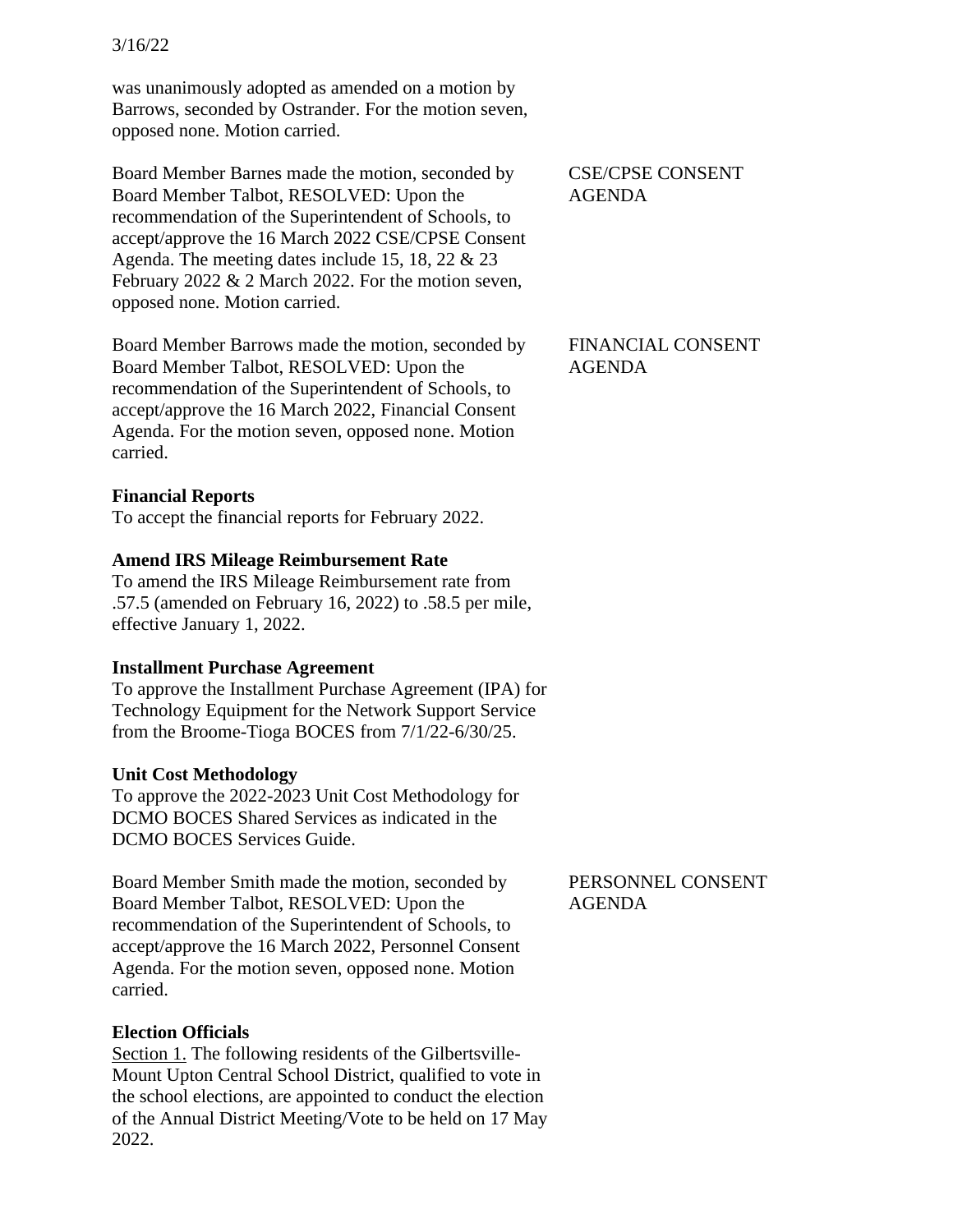Chief Election Inspector: Sallye Sadlocha Election Inspector: Lynne Ohl Alternate: Jarrin Hayen Section 2. Compensation of appointed election officials is set at \$150.00 per day. The hours assigned include onehalf hour orientation, which will be considered time worked, as will additional time spent counting votes after the polls close. Section 3. The District Clerk is authorized to fill any vacancies in these positions which may occur prior to the date of the vote. Section 4. Duties of each position are as prescribed by Education Law and the District Clerk. Section 5. The District Clerk is directed to inform each election officials of their appointment, and to provide each election official with a copy of the appropriate list of duties and necessary instruction in their duties. Section 6. All Election Inspectors and/or Assistant Clerks are asked to remain/return to count ballots after the polls close.

### **Rescind Modified Softball Coach**

To rescind the appointment of Abbey Beaver as Modified Softball Coach, approved on February 16, 2022.

### **Resignation**

To accept the resignation of Nicole Crane, Aide, effective March 2, 2022.

### **Rescind Cleaner**

To rescind the appointment Marco Lizarraga as a full-time Cleaner, approved September 15, 2021.

### **Cleaner**

To appoint Marco Lizarraga as a full-time Cleaner, effective March 7, 2022. All benefits are per the current CSEA contract.

### **Resignation**

To accept the resignation of Stacey Barnes as full-time bus monitor, effective end of day March 3, 2022.

### **Bus Driver**

To appoint Stacey Barnes as a bus driver, effective March 4, 2022 (successfully completed bus driver trainee and obtained license.

### **Substitute Bus Monitor**

To appoint Stacey Barnes as a substitute bus monitor, effective March 4, 2022.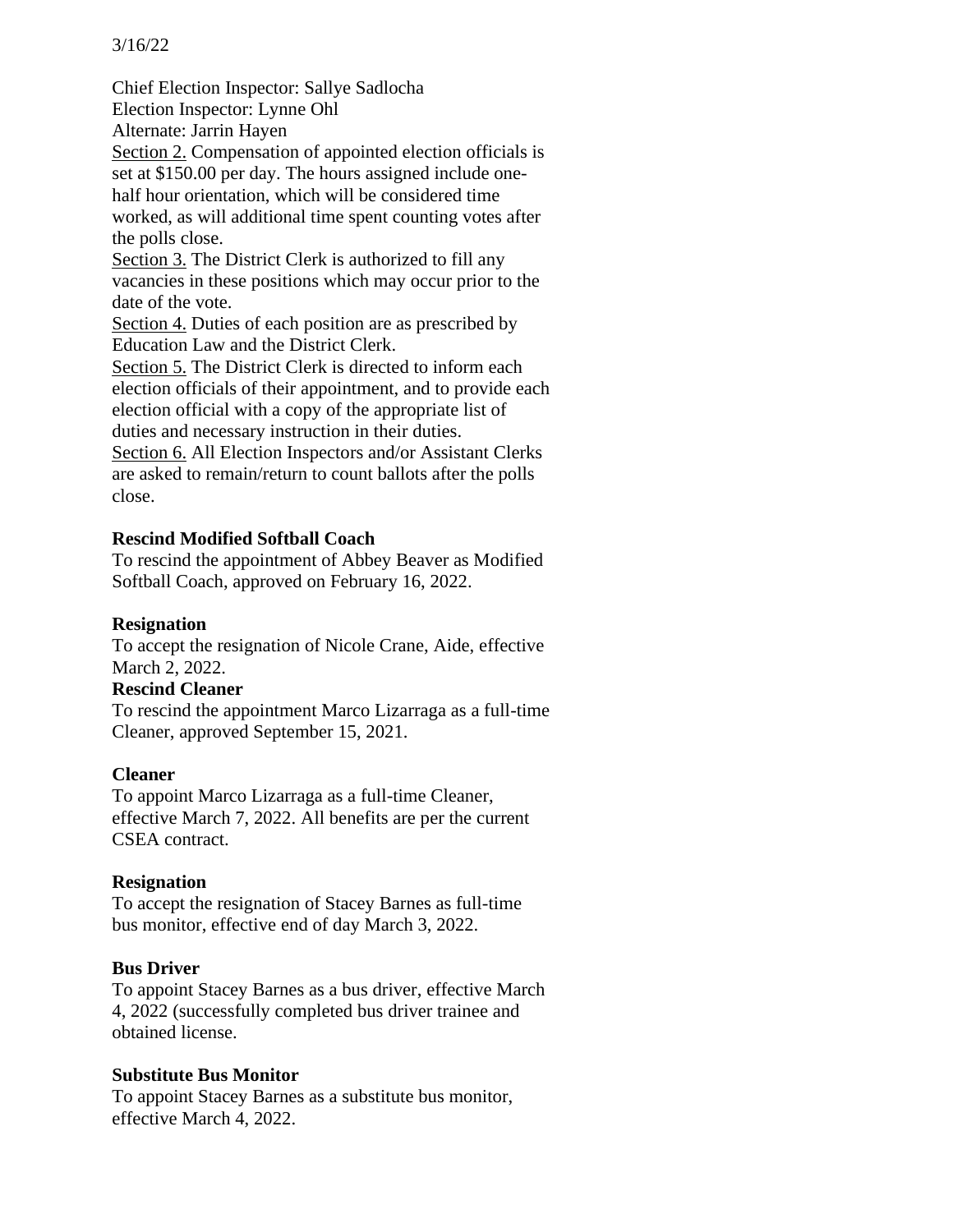### **Resignation**

To accept the resignation of David Green as a substitute bus monitor/aide, effective end of day March 13, 2022.

#### **Bus Monitor**

To appoint David Green as a bus monitor, effective March 14, 2022.

#### **Substitutes**

To appoint the following as **non-certified** substitutes for the remainder of the 2021-2022 school year, pending fingerprint clearance:

Lisa Dibble-effective March 1, 2022 Trisha Glogan-effective March 17, 2022 Hannah Taggart-effective March 17, 2022

Board Member Barrows made the motion, seconded by Board Member Barnes, RESOLVED: Upon the recommendation of the Superintendent of Schools, to accept/approve the 16 March 2022 New Items Consent Agenda as amended. For the motion seven, opposed none. Motion carried.

### **Agreement between Morris Central School and Gilbertsville-Mount Upton Central School**

To approve the 119-o agreement between Morris Central School and Gilbertsville-Mount Upton Central School for a shared Occupational Therapist. **Annual Meeting Advertisement** 

# **NOTICE OF ANNUAL MEETING**

# **GILBERTSVILLE-MOUNT UPTON CENTRAL SCHOOL DISTRICT**

**NOTICE IS HEREBY GIVEN** that the Annual Budget Hearing for the inhabitants of the Gilbertsville-Mount Upton Central School District, qualified to vote at school meetings in said district, will be held at the Gilbertsville-Mount Upton Central School on Tuesday, May 10, 2022 at 6:30 PM, for the transaction of such business as is authorized by Education Law.

### **NOTICE IS ALSO GIVEN** that the Annual

Meeting/Election to vote upon the appropriation of the necessary funds to meet the estimated expenditures, or any propositions involving the expenditure of money, or authorizing a levy of taxes, or any proposition duly presented in accordance with election law, as well as the

### NEW ITEMS CONSENT AGENDA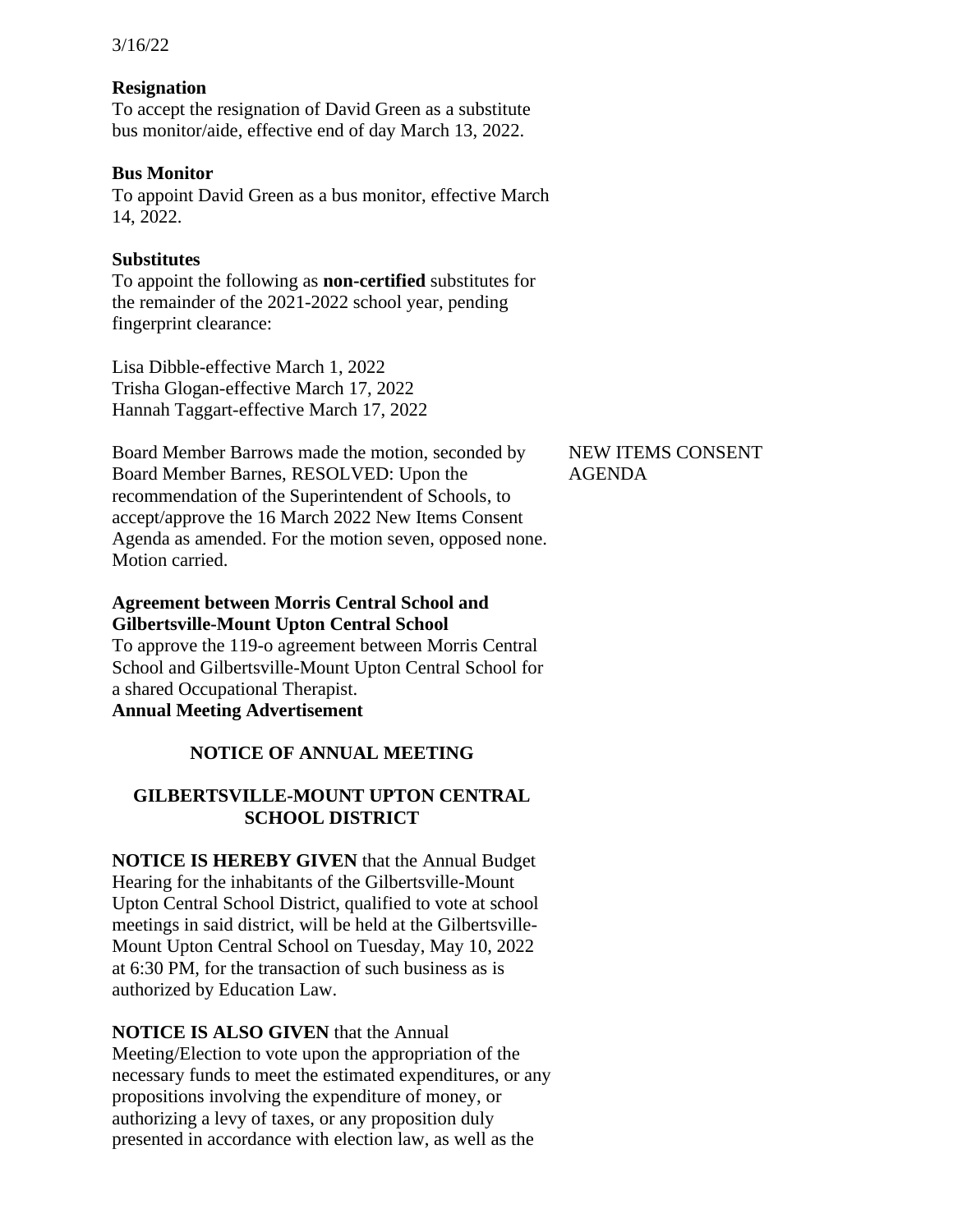election of members of the Board of Education, shall be held on Tuesday, May 17, 2022, between the hours of 12:00 Noon and 8:00 PM.

**NOTICE IS ALSO GIVEN** that a copy of the statement of the amount of money which will be required for the ensuing year for school purposes may be obtained by any resident of the District at the District Office during the fourteen days immediately preceding the vote, except Saturday, Sunday or a holiday, between the hours of 10:00 AM and 4:00 PM.

**NOTICE IS ALSO GIVEN** that petitions nominating candidates for the office of members of the Board of Education must be filed with the District Clerk at the District Office between the hours of 8:00 AM and 4:00 PM, not later than April 18, 2022. The following vacancies are to be filled:

A three year term ending June 30, 2022 presently held by Jeremy Pain.

A three year term ending June 30, 2022 presently held by Larry Smith.

A two year term ending June 30, 2024 presently held by Sarah Green.

A one year term ending June 30, 2023 presently held by Christopher Ostrander.

*Candidates do not run for a specific seat but rather all vacant seats are "at large", meaning that each nominee is eligible for every vacancy, rather than only for a specific seat."* 

Each petition must be addressed to the District Clerk, be signed by at least 25 qualified voters of the District, and shall state the name and physical residence (911 address) of the candidate and physical residence (911 address) of the signer.

**NOTICE IS ALSO GIVEN** that any proposition that is required to be included for a vote shall be submitted in writing by means of a petition signed by at least 25 qualified voters, stating the 911 address of each signer, which petition shall be filed with the Board of Education no later than 30 days before the date of the election set forth in this notice, unless a greater number of days is required by statute. Any petition shall be rejected by the Board of Education if the purpose of the proposition is not within the powers of the voters, or where the expenditure of money is required for the proposition and such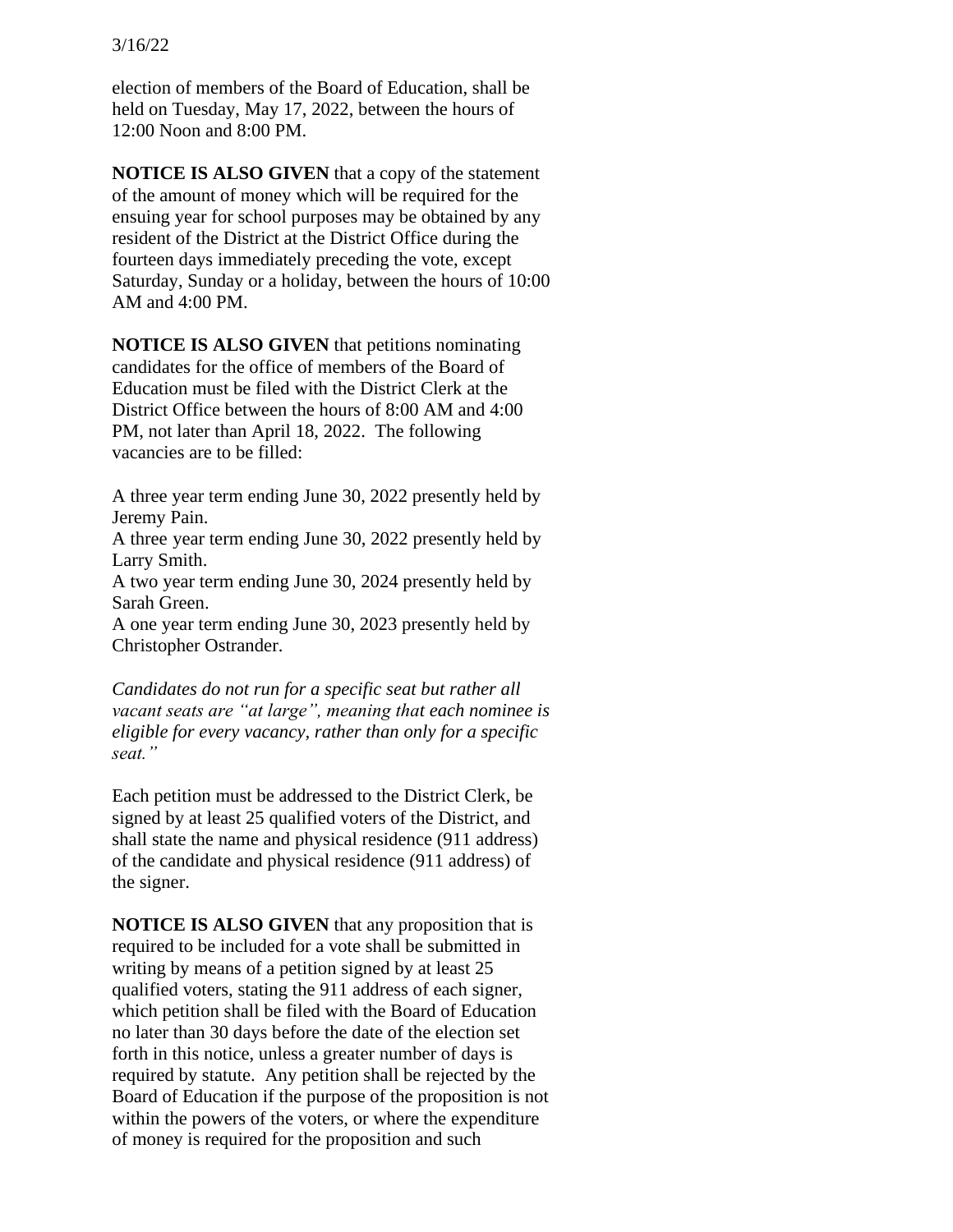proposition fails to include the necessary specific appropriation.

**NOTICE IS ALSO GIVEN** that all persons offering to vote will be asked to provide proof of residency. Such proof should include a photo identification card and an additional document giving a physical address if it is not on the photo identification card. A driver's license, a nondriver identification card, a utility bill, or a voter registration card or combination of these with a photo and physical address will be accepted. Persons who do not provide a proof of residency will be asked to sign a Declaration of Eligibility before voting.

#### **PLEASE TAKE FURTHER NOTICE** that an

Application for Absentee Ballot may be obtained at the District Office at the school, 693 State Highway 51, Gilbertsville, New York 13776-1104. Such applications must be received by the District Clerk at least seven days before the vote set in this notice if the ballot is to be mailed to the absentee voter, or the day before the vote if the ballot is to be delivered personally to the absentee voter.

Completed absentee ballots must be returned to the district office by 5:00 PM on the day of the election.

A list of all persons to whom absentee ballots have been issued shall be available for public inspection during regular office hours of 9:00 AM to 4:00 PM, until the date of the election. Any qualified voter may, upon examination of such list, file a written challenge of qualifications as a voter of any person, whose name appears on such list, stating the reason for the challenge. Such list shall be posted in a conspicuous place during the election, and any qualified voter may challenge the acceptance of the absentee voter's ballot of a person on such list, by making this challenge and the reason for such challenge known to the inspectors of election before the close of the polls.

**PLEASE TAKE FURTHER NOTICE** that military voters who are qualified voters of the School District may apply for a military ballot by requesting an application from the District Clerk at (607) 783-2207, ext. 140 or jhayen@gmucsd.org. For a military voter to be issued a military ballot, the District Clerk must have received a valid ballot application no later than 5:00 pm on April 21, 2022. In a request for a military ballot application or ballot, the military voter may indicate their preference for